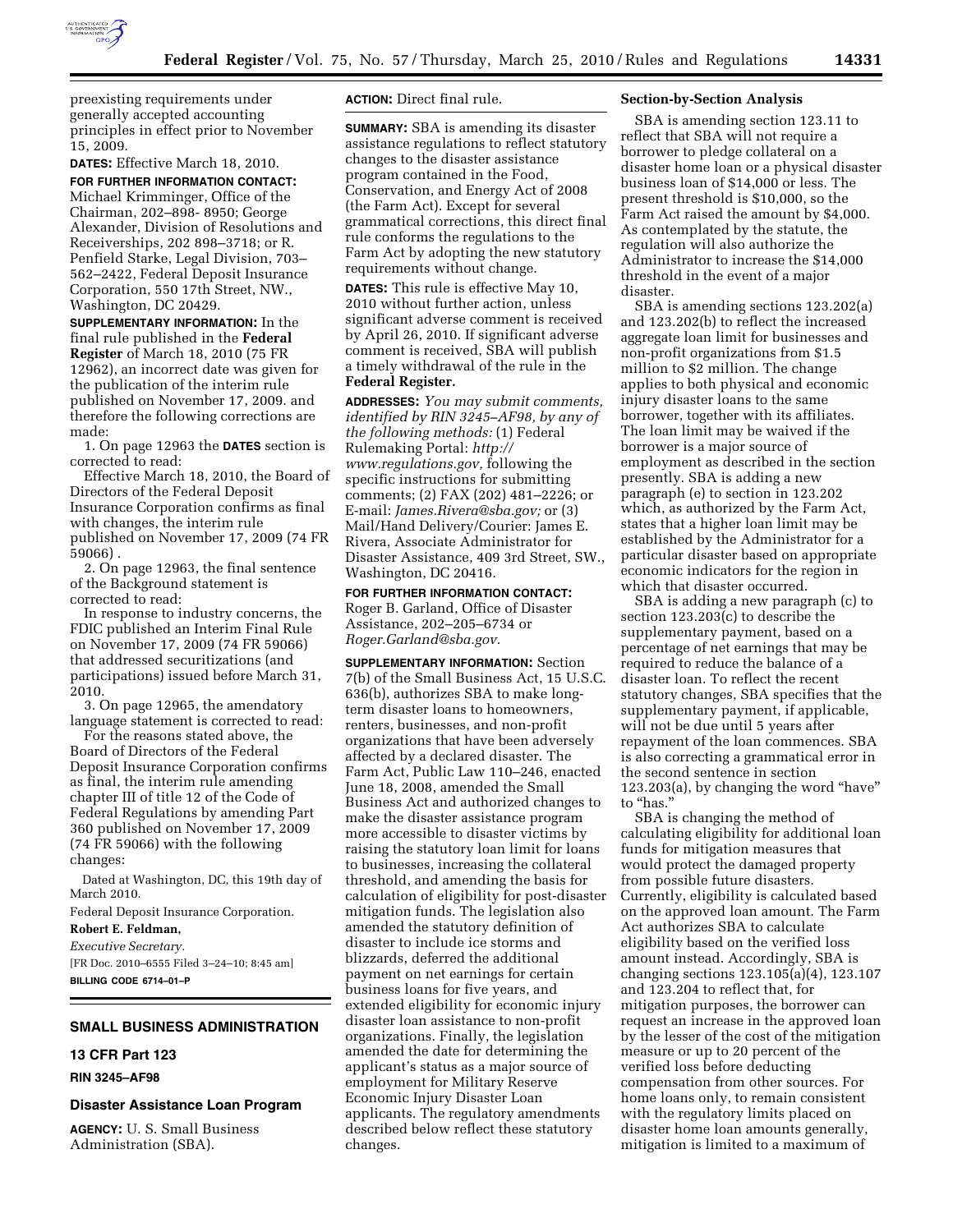\$200,000 in sections 123.105(a)(4) and 123.107.

SBA is amending section 123.300 to designate private non-profit organizations as eligible for economic injury disaster loan assistance and to define an eligible private non-profit organization. SBA is adopting FEMA's definition of a private non-profit organization set forth in 44 CFR 206.221(f). For consistency, SBA is also amending section 123.301 to revise the eligibility exclusion for non-profit or charitable organizations to say that such organizations are ineligible unless they are an eligible private non-profit organization. SBA is also amending 123.300(b) to remove the exception for applications filed under declarations for hurricanes Katrina, Rita, and Wilma, since the declarations for these disasters have closed, and further applications are not anticipated. SBA is also correcting a spelling error in section 123.300(b), changing ''principle'' to ''principal''.

SBA is amending section 123.507 to amend the date used to determine if an applicant business qualifies as a major source of employment (MSE) for Military Reservist Economic Injury Disaster Loan (MREIDL) assistance. SBA may waive the \$2 million limit for MREIDL assistance if the applicant is an MSE. The Farm Act authorizes SBA to waive the limit if the MREIDL applicant is an MSE, or if it has become an MSE as a result of changed economic circumstances. SBA has previously determined whether an applicant business qualified as an MSE based on its status on the date on which the disaster commenced. As a result of the Farm Act changes, SBA may make the determination based on the MREIDL applicant's status on or after the date the disaster commenced.

The Farm Act also contained a statutory change that codifies SBA existing practice of treating ice storms and blizzards as disasters. Because ice storms and blizzards have previously qualified under SBA's existing regulations as disasters for purposes of both physical as well as economic injury disaster loan assistance, SBA has determined that no regulatory amendment is necessary to reflect this statutory change.

*Consideration of comments:* SBA believes that this rule is routine and non-controversial since it merely implements changes required by statute, and SBA anticipates no significant adverse comments to this rulemaking. If SBA receives any significant adverse comments, it will publish a timely withdrawal of this direct final rule.

## **Compliance With Executive Orders 12866, 12988, 13132 and the Regulatory Flexibility Act (5 U.S.C. 601–612), and the Paperwork Reduction Act (44 U.S.C. Ch. 35)**

#### *Executive Order 12866*

The Office of Management and Budget (OMB) has determined that this rule does not constitute a significant regulatory action under Executive Order 12866.

### *Executive Order 12988*

This action meets applicable standards set forth in sections 3(a) and 3(b)(2) of Executive Order 12988, Civil Justice Reform, to minimize litigation, eliminate ambiguity, and reduce burden. The action does not have retroactive or preemptive effect.

### *Executive Order 13132*

The final rule will not have substantial direct effects on the States, on the relationship between the national government and the States, or the distribution of power and responsibilities among the various levels of government. Therefore, SBA determines that this final rule has no federalism implications warranting preparation of a federalism assessment.

#### *Paperwork Reduction Act*

SBA has determined that this final rule does not impose additional reporting or recordkeeping requirements under the Paperwork Reduction Act, 44 U.S.C., Chapter 35.

#### *Regulatory Flexibility Act*

The Regulatory Flexibility Act (RFA), 5 U.S.C. 601, requires administrative agencies to consider the effect of their actions on small entities, including small businesses. According to the RFA, when an agency issues a rule, the agency must prepare an analysis to determine whether the impact of the rule will have a significant economic impact on a substantial number of small entities. However, the RFA allows an agency to certify a rule in lieu of preparing an analysis, if the rulemaking is not expected to have a significant impact on a substantial number of small entities. This rule only makes conforming amendments to recent legislation on the disaster loan program, and does not implement new agency policies. Some of these amendments will affect small entities; however SBA certifies that these amendments will not have a significant economic impact on a substantial number of such entities.

#### **List of Subjects in 13 CFR Part 123**

Disaster assistance, Loan programs business, Reporting and recordkeeping requirements, Small businesses.

■ For the reasons set forth in the preamble, the SBA amends 13 CFR part 123 as follows:

## **PART 123—DISASTER LOAN PROGRAM**

■ 1. The authority citation for part 123 is revised to read as follows:

**Authority:** 15 U.S.C. 634(b)(6), 636(b), 636(c); Pub. L. 102–395, 106 Stat. 1828; Pub. L. 103–75, 107 Stat. 739; Pub. L. 106–50, 113 Stat. 245; Pub. L. 110–246, 122 Stat. 1651.

■ 2. Amend § 123.11 by revising the first sentence of the introductory paragraph, and the second sentence of paragraph (a) to read as follows:

### **§ 123.11 Does SBA require collateral for any of its disaster loans?**

Generally, SBA will not require that you pledge collateral to secure a disaster home loan or a physical disaster business loan of \$14,000 or less (or such higher amount as the Administrator determines appropriate in the event the President declares a major disaster), or an economic injury disaster loan of \$5,000 or less. \* \* \*

(a) \* \* \* In deciding whether collateral is required, SBA will add up all physical disaster loans to see if they exceed \$14,000 and all economic injury disaster loans to see if they exceed \$5,000.

\* \* \* \* \*  $\blacksquare$  3. Amend § 123.105 by revising paragraph (a)(4) to read as follows:

### **§ 123.105 How much can I borrow with a home disaster loan and what limits apply on use of funds and repayment terms?**

 $(a) * * * *$ 

(4) 20 percent of the verified loss (not including refinancing), before deduction compensation from other sources, up to a maximum of \$200,000 (see § 123.107). \* \* \* \* \*

■ 4. Revise § 123.107 to read as follows:

#### **§ 123.107 How much can I borrow for postdisaster mitigation for my home?**

For mitigation measures implemented after a disaster has occurred, you can request that the approved home disaster loan amount be increased by the lesser of the cost of the mitigation measure, or up to 20 percent of the verified loss (before deducting compensation from other sources), to a maximum of \$200,000.

 $\blacksquare$  5. Amend § 123.202 by revising paragraphs (a), (b) introductory text,